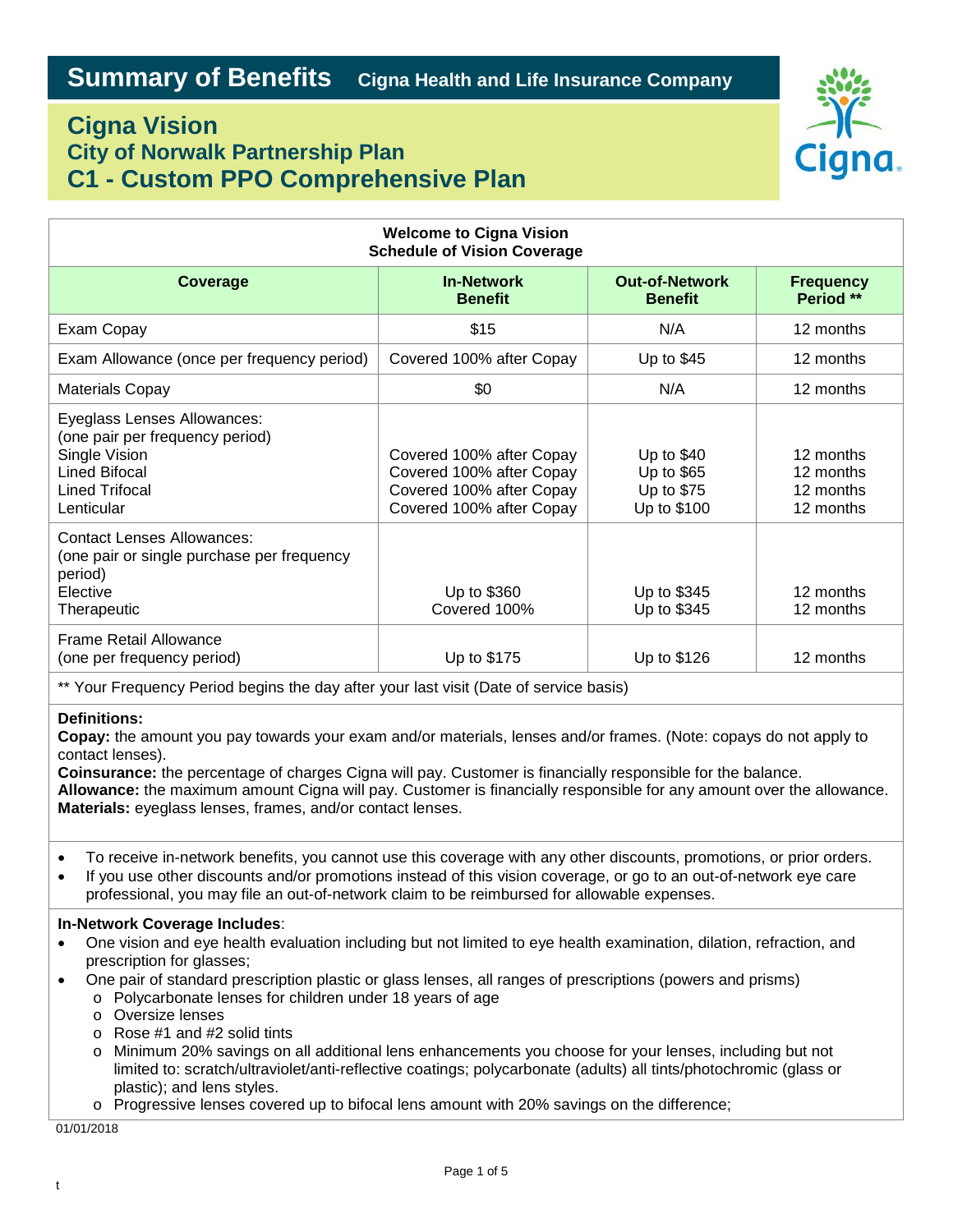

- One frame for prescription lenses frame of choice covered up to retail plan allowance, plus a 20% savings on amount that exceeds frame allowance;
- One pair of contact lenses or a single purchase of a supply of contact lenses in lieu of lenses and frame benefit, (may not receive contact lenses and frames in same benefit year). Allowance applied towards cost of supplemental contact lens professional services (including the fitting and evaluation) and contact lens materials

\* Provider participation is 100% voluntary; please check with your Eye Care Professional for any offered discounts.

Coverage for **Therapeutic** contact lenses will be provided when visual acuity cannot be corrected to 20/70 in the better eye with eyeglasses and the fitting of the contact lenses would obtain this level of visual acuity; and in certain cases of anisometropia, keratoconus, or aphakis; as determined and documented by your Vision eye care professional. Contact lenses fitted for other therapeutic purposes or the narrowing of visual fields due to high minus or plus correction will be covered in accordance with the Elective contact lens coverage shown on the Schedule of Benefits.

#### **Healthy Rewards® - Vision Network Savings Program:**

• When you see a Cigna Vision Network Eye Care Professional\*, you can save 20% (or more) on additional frames and/or lenses, including lens options, with a valid prescription. This savings does not apply to contact lens materials. See your Cigna Vision Network Eye Care Professional for details.

#### **What's Not Covered:**

- Orthoptic or vision training and any associated supplemental testing
- Medical or surgical treatment of the eyes
- Any eye examination, or any corrective eyewear, required by an employer as a condition of employment
- Any injury or illness when paid or payable by Workers' Compensation or similar law, or which is work-related
- Charges in excess of the usual and customary charge for the Service or Materials
- Charges incurred after the policy ends or the insured's coverage under the policy ends, except as stated in the policy
- Experimental or non-conventional treatment or device
- Magnification or low vision aids not shown as covered in the Schedule of Vision Coverage
- Any non-prescription eyeglasses, lenses, or contact lenses
- Spectacle lens treatments, "add-ons", or lens coatings not shown as covered in the Schedule of Vision Coverage
- Prescription sunglasses
- Two pair of glasses, in lieu of bifocals or trifocals
- Safety glasses or lenses required for employment not shown as covered in the Schedule of Vision Coverage
- VDT (video display terminal)/computer eyeglass benefit
- Claims submitted and received in excess of twelve (12) months from the original Date of Service

## **How to use your Cigna Vision Benefits**

(Please be aware that the Cigna Vision network is different from the networks supporting our health/medical plans).

## **1. Finding a doctor**

There are three ways to find a quality eye doctor in your area:

- 1. Log in to **myCigna.com**, go to your Cigna Vision coverage page and select "View Details." Then select "Find a Cigna Vision Network Eye Care Professional" to search the Cigna Vision Directory.
- 2. Don't have access to **myCigna.com**? Go to **Cigna.com** and click on the orange Find a Doctor tab at the top. Then select "Vision Directory", for routine eye exams and eyewear services, from the Other Directories listed below.
- 3. Prefer the phone? Call the toll-free number found on your Cigna insurance card and talk with a Cigna Vision

01/01/2018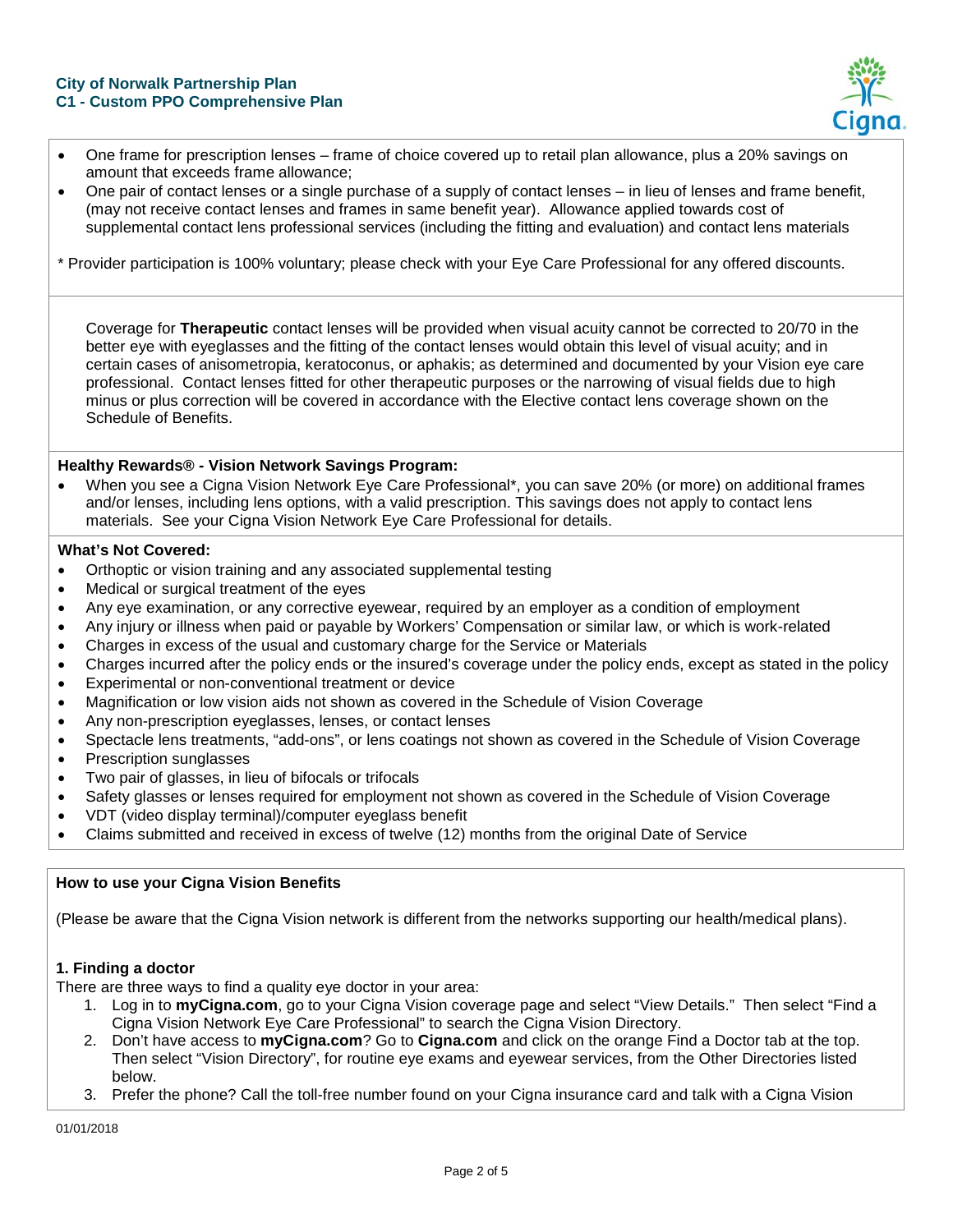

customer service representative.

#### **2. Schedule an appointment**

Identify yourself as a Cigna Vision customer when scheduling an appointment. Present your Cigna or Cigna Vision ID card at the time of your appointment, which will quickly assist the doctor's office with accessing your plan details and verifying your eligibility.

#### **3. Out-of-network plan reimbursement**

#### **How to use your Cigna Vision Benefits**

Send a completed Cigna Vision claim form and itemized receipt to: Cigna Vision, Claims Department: PO Box 385018, Birmingham, AL 35238-5018.

To get a Cigna Vision claim form:

• Go to **Cigna.com** and go to Forms, Vision Forms

• Go to **myCigna.com** and go to your vision coverage page

Cigna Vision will pay for covered expenses within ten business days of receiving the completed claim form and itemized receipt.

Benefits are underwritten or administered by Connecticut General Life Insurance Company or Cigna Health and Life Insurance Company. Any benefit information displayed is intended as a summary of benefits only. It does not describe all the terms, provisions and limitations of your plan. Participating providers are independent contractors solely responsible for your routine vision examinations and products.

"Cigna" is a registered service mark, and the "Tree of Life" logo, "Cigna Vision" and "CG Vision" are service marks, of Cigna Intellectual Property, Inc., licensed for use by Cigna Corporation and its operating subsidiaries. All products and services are provided by or through such operating subsidiaries, including Connecticut General Life Insurance Company and Cigna Health and Life Insurance Company, and not by Cigna Corporation. In Arizona and Louisiana, the Cigna Vision product is referred to as CG Vision. Healthy Rewards® - Vision Network Savings Program powered by Cigna Vision is a discount program, not an insured benefit.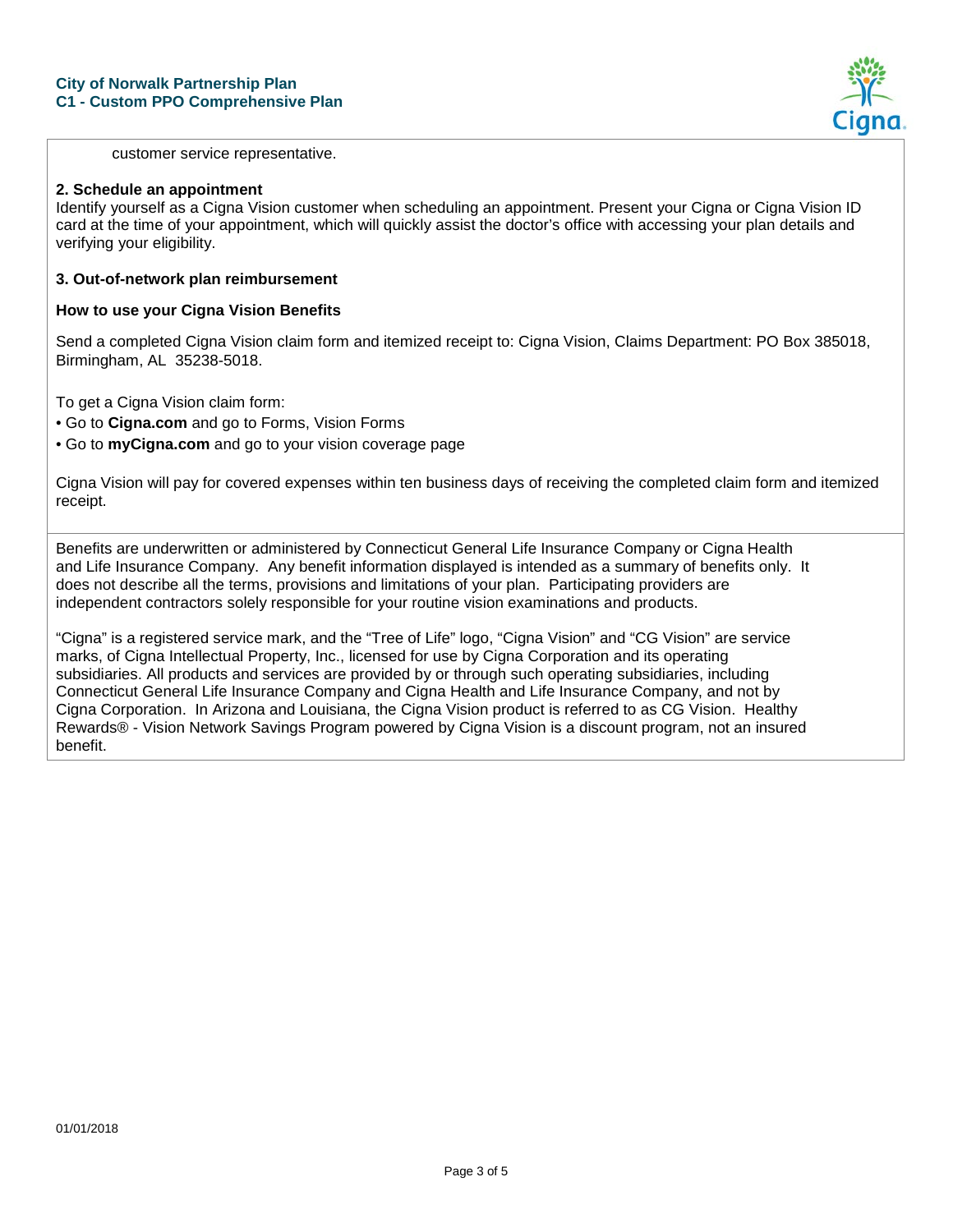

# **Discrimination is Against the Law**

Cigna complies with applicable Federal civil rights laws and does not discriminate on the basis of race, color, national origin, age, disability, or sex. Cigna does not exclude people or treat them differently because of race, color, national origin, age, disability, or sex.

Cigna:

- Provides free aids and services to people with disabilities to communicate effectively with us, such as:
	- Qualified sign language interpreters
	- Written information in other formats (large print, audio, accessible electronic formats, other formats)
- Provides free language services to people whose primary language is not English, such as:
	- Qualified interpreters
	- Information written in other languages

If you need these services, contact Customer Service at the toll-free number shown on your ID card, and ask a Customer Service Associate for assistance.

If you believe that Cigna has failed to provide these services or discriminated in another way on the basis of race, color, national origin, age, disability, or sex, you can file a grievance by sending an email to [ACAGrievance@cigna.com](mailto:ACAGrievance@cigna.com) or by writing to the following address:

**Cigna** Nondiscrimination Complaint Coordinator P.O. Box 188016 Chattanooga, TN 37422

If you need assistance filing a written grievance, please call the number on the back of your ID card or send an email to [ACAGrievance@cigna.com.](mailto:ACAGrievance@cigna.com) You can also file a civil rights complaint with the U.S. Department of Health and Human Services, Office for Civil Rights electronically through the Office for Civil Rights Complaint Portal, available at https://ocrportal.hhs.gov/ocr/portal/lobby.jsf, or by mail or phone at:

U.S. Department of Health and Human Services 200 Independence Avenue, SW Room 509F, HHH Building Washington, D.C. 20201 1-800-868-1019, 800-537-7697 (TDD)

Complaint forms are available at http://www.hhs.gov/ocr/office/file/index.html.

#### **Proficiency of Language Assistance Services**

ATTENTION: language assistance services, free of charge, are available to you. Call 1-877-478-7557 (TTY: 800-428-4833).

ATENCIÓN: si habla español, tiene a su disposición servicios gratuitos de asistencia lingüística. Llame al 1-877-478-7557 (TTY: 800-428-4833).

注意:如果您使用繁體中文,您可以免費獲得語言援助服務。請致電1-877-478-7557(TTY:800-428-4833)

CHÚ Ý: Nếu bạn nói Tiếng Việt, có các dịch vụ hỗ trợ ngôn ngữ miễn phí dành cho bạn. Gọi số 1-877-478-7557 (TTY: 800-428- 4833).

주의: 한국어를 사용하시는 경우, 언어 지원 서비스를 무료로 이용하실 수 있습니다1-877-478-7557 (TTY: 800-428-4833) 번으로 전화해 주십시오.

PAUNAWA: Kung nagsasalita ka ng Tagalog, maaari kang gumamit ng mga serbisyo ng tulong sa wika nang walang bayad.

01/01/2018